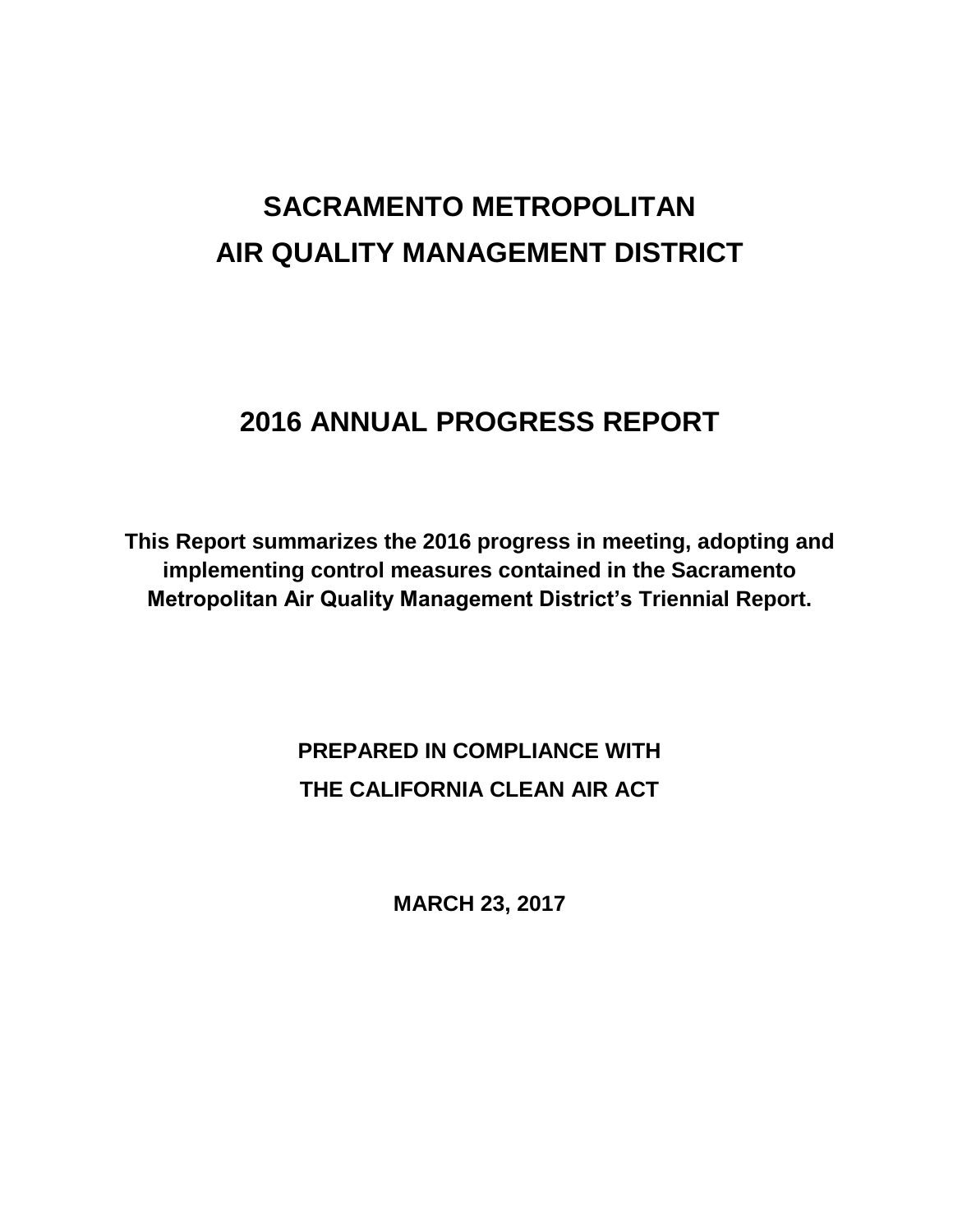## **1. Introduction**

The California Health and Safety Code (CHSC), section 40924(a), requires the Sacramento Metropolitan Air Quality Management District (District) to prepare and submit an annual progress report to the California Air Resources Board (CARB) "summarizing its progress in meeting the schedules for developing, adopting, and implementing the air pollution control measures contained in the district's air quality plan" prepared in compliance with the California Clean Air Act (from the CHSC). The annual report "shall contain, at a minimum, the proposed and actual dates for the adoption and implementation of each measure." The District's jurisdiction includes all of Sacramento County.

This 2016 Annual Progress Report provides updates on emission reduction programs, adopted or implemented control measures, and evaluation of further study measures in 2016, which were committed in the 2015 Triennial Report and Air Quality Plan Revision. The Health and Safety Code only requires plans for ozone, carbon monoxide, sulfur dioxide, and nitrogen dioxide<sup>1</sup>. Since the District has attained the carbon monoxide, sulfur dioxide, and nitrogen dioxide standards, this report focuses on the emissions reductions of ozone precursors: reactive organic gases (ROG) and nitrogen oxides  $(NO<sub>x</sub>)$ .

## **2. District Emission Reduction Programs**

The District's ozone attainment strategy requires emission reductions of both ROG and  $NO<sub>x</sub>$ from emission sources. The District's strategies consist of:

- stationary source control measures or rules,
- mobile source  $NO<sub>x</sub>$  control program,
- land use mitigation strategies, transportation control measures, and
- community education activities.

#### 2.1 Stationary Source Measures

Stationary sources include non-mobile sources (e.g. chemical plants, farms, etc.) and sources that are small and widespread or not well-defined stationary sources (e.g. house paints, residential fuels, etc.). The stationary source measures include rules and programs that reduce air pollution emissions from those operations.

#### Rule Amendment

 $\overline{a}$ 

One stationary source rule was amended in 2016. Table 1 lists the rule number, title, adoption date, and implementation date.

<sup>1</sup> CHSC Section 40910 requires that "air districts shall endeavor to achieve and maintain the state ambient air quality standards by the earliest practicable date and develop plans for attaining the state ozone, carbon monoxide, sulfur dioxide, and nitrogen dioxide standards by the earliest practicable date.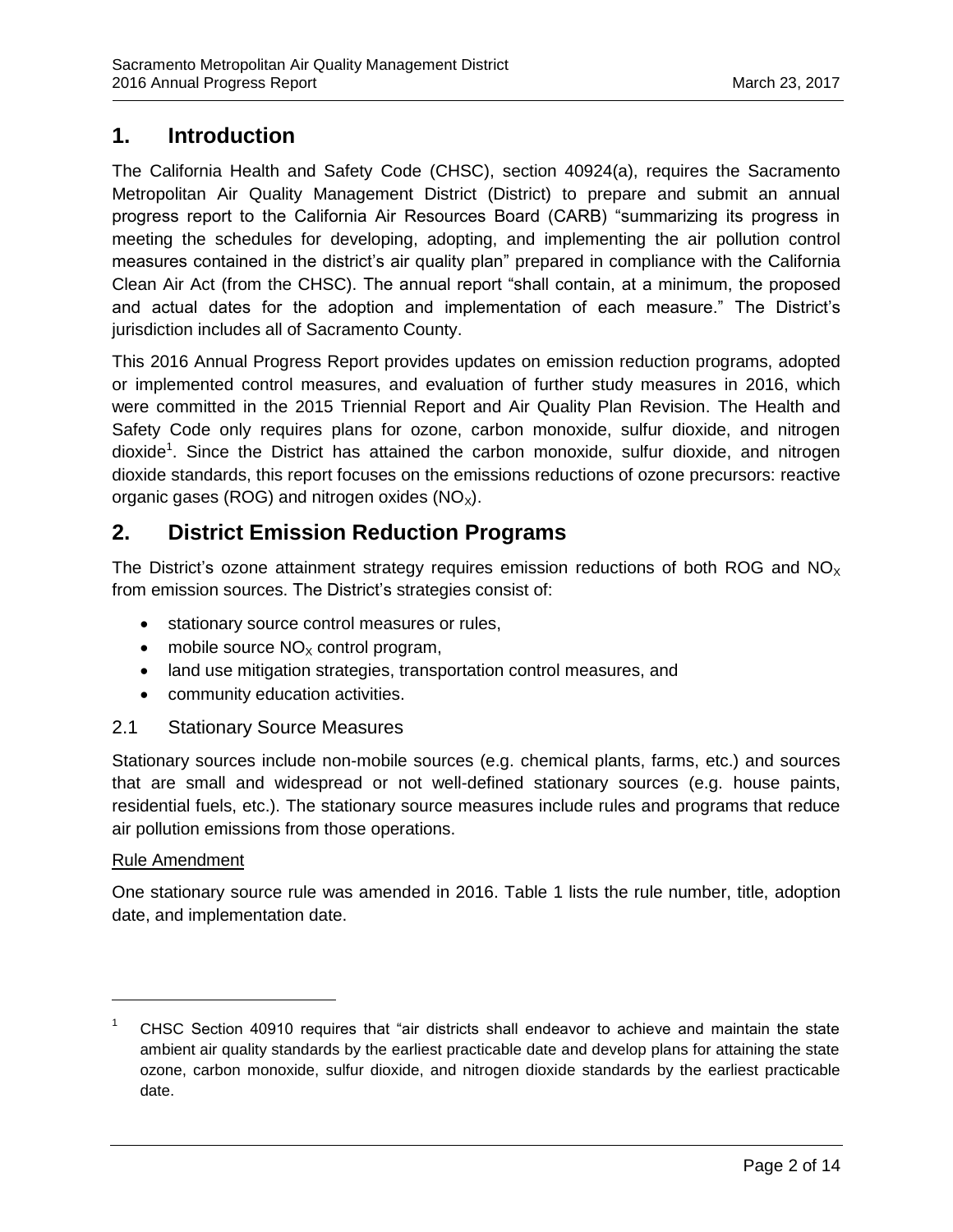| <b>Rule No.</b> | Title                                     | <b>Adoption Date</b> | Implementation<br>Date |
|-----------------|-------------------------------------------|----------------------|------------------------|
| 464             | Organic Chemical Manufacturing Operations | 04/28/2016           | 04/28/2016             |

#### Table 1 Stationary sources rules adoption schedule

Rule 464 was amended in response to United States Environmental Protection Agency (EPA) proposed rule (81 FR 2136) which determined that certain requirements in Rule 464 were not as stringent as the requirements established in the Control Technology Guidelines (CTG) for pharmaceutical manufacturing operations. As a result, the District did not meet the Reasonably Available Control Technology (RACT) requirements for the source category of pharmaceutical manufacturing operations. To meet the federal RACT requirements and eliminate duplication, the District amended Rule 464. The amended Rule 464 also met the state requirements for Best Available Retrofit Control Technology (BARCT) and all feasible measures that are applicable to pharmaceutical and cosmetic manufacturing operations.

There are six control measures in the 2015 Triennial Plan and Air Quality Plan Revision that were anticipated to be adopted in 2015 or 2016.

- Rule 412 Stationary Internal Combustion (IC) Engine
- Rule 419  $NO<sub>x</sub>$  from miscellaneous combustion source
- Rule 460 Adhesive and Sealants
- Rule 467 Metalworking Fluids and Direct Contact
- Rule 489 Composting Operations
- Rule 490 Liquid Petroleum Gas Transfer and Dispensing

Due to higher priorities in preparing a RACT State Implementation Plan (SIP) and Reasonably Available Control Measures (RACM) analyses and limited staff resources in the District, these rules are postponed and tentatively rescheduled to 2017 for adoption.

#### 2.2 Mobile Source  $NO<sub>x</sub>$  Control Program

The mobile source  $NO_x$  control program includes incentive programs that replace high  $NO_x$ emission equipment (i.e. vehicles and engines) with cleaner equipment. The District, through agreements and memorandums of understanding, administers the mobile source  $NO<sub>x</sub>$  control programs for neighboring air districts, CARB, and Sacramento Area Council of Governments (SACOG). The number of vehicles/engines retrofitted or replaced and emissions reductions reported in this document are not limited to Sacramento County. This program is applied throughout the Sacramento region (Figure 1) which is generally defined by the boundaries of the federal ozone nonattainment area.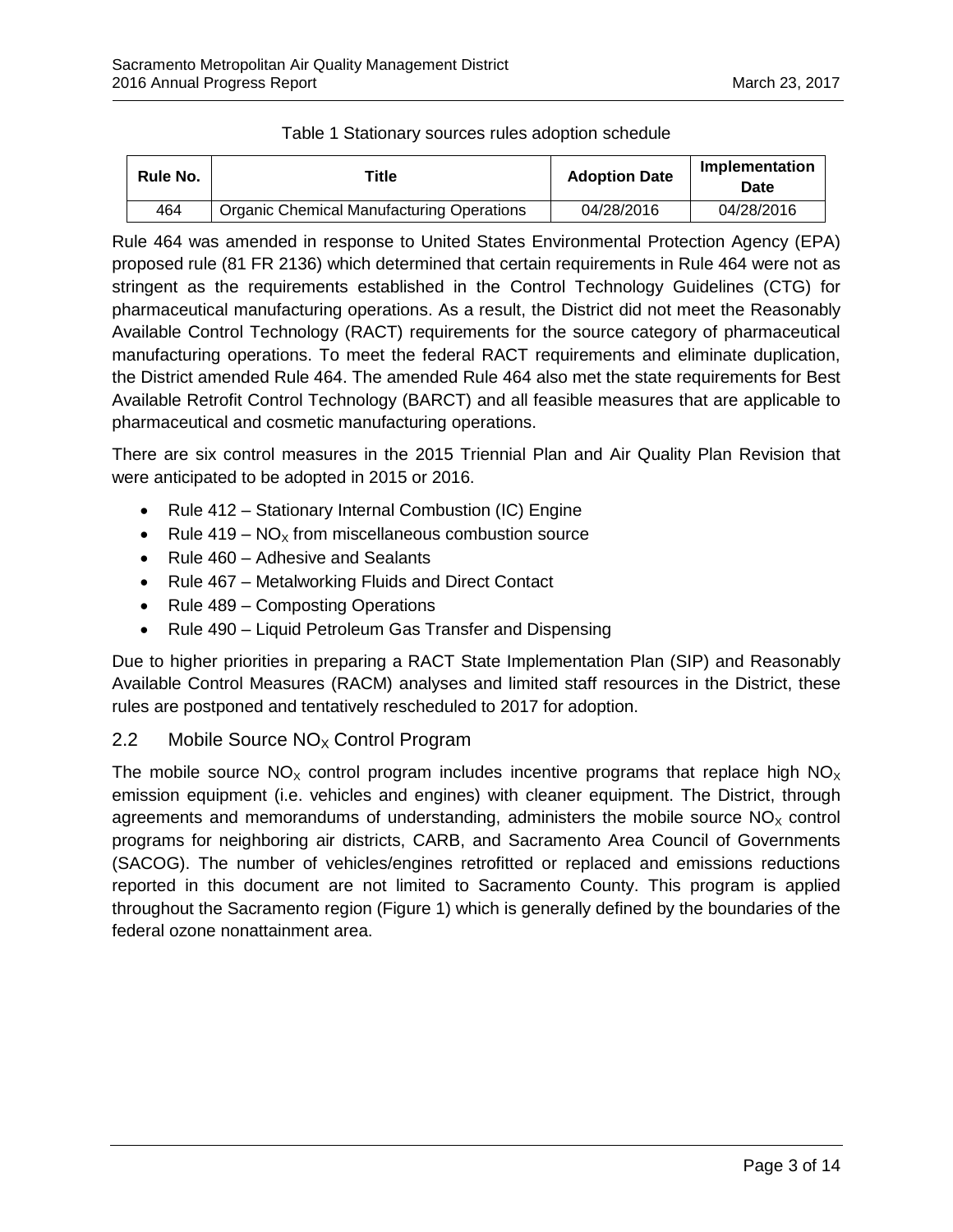

Figure 1 Sacramento Federal Ozone Nonattainment Area and Air Districts boundaries

Vehicle and Engine Technology Program

In 2016, the mobile source  $NO<sub>x</sub>$  program provided \$8.06 million in funding to public agencies and private companies through the Vehicle and Engine Technology Program. The funding was used to replace and retrofit on-road vehicles and off-road equipment. Table 2 lists the type of projects funded and emission reductions achieved during 2016 for the Sacramento Federal Nonattainment Area. Projects and emission reductions are based on those that began operation in 2016.

Table 2 Projects Funded and Emission Reductions Achieved in 2016

| 2016 Projects         | # Vehicles/<br><b>Engines</b> | NO <sub>x</sub><br><b>Reductions Reductions Reductions</b><br>(tpd) | <b>ROG</b><br>(tpd) | CO <sup>a</sup><br>(tpd) | <b>Funding spent</b><br>(in millions) |
|-----------------------|-------------------------------|---------------------------------------------------------------------|---------------------|--------------------------|---------------------------------------|
| On-Road               | 37                            | 0.026                                                               | 0.003               | 0.011                    | \$1.60                                |
| Off-Road <sup>b</sup> | 63                            | 0.116                                                               | 0.013               | 0.024                    | \$6.46                                |
| Total<br>----         | 100<br>. .                    | 0.142                                                               | 0.016               | 0.035                    | \$8.06                                |

<sup>a</sup> CO: Carbon monoxide

Agricultural pumps are included in the broader category of off-road equipment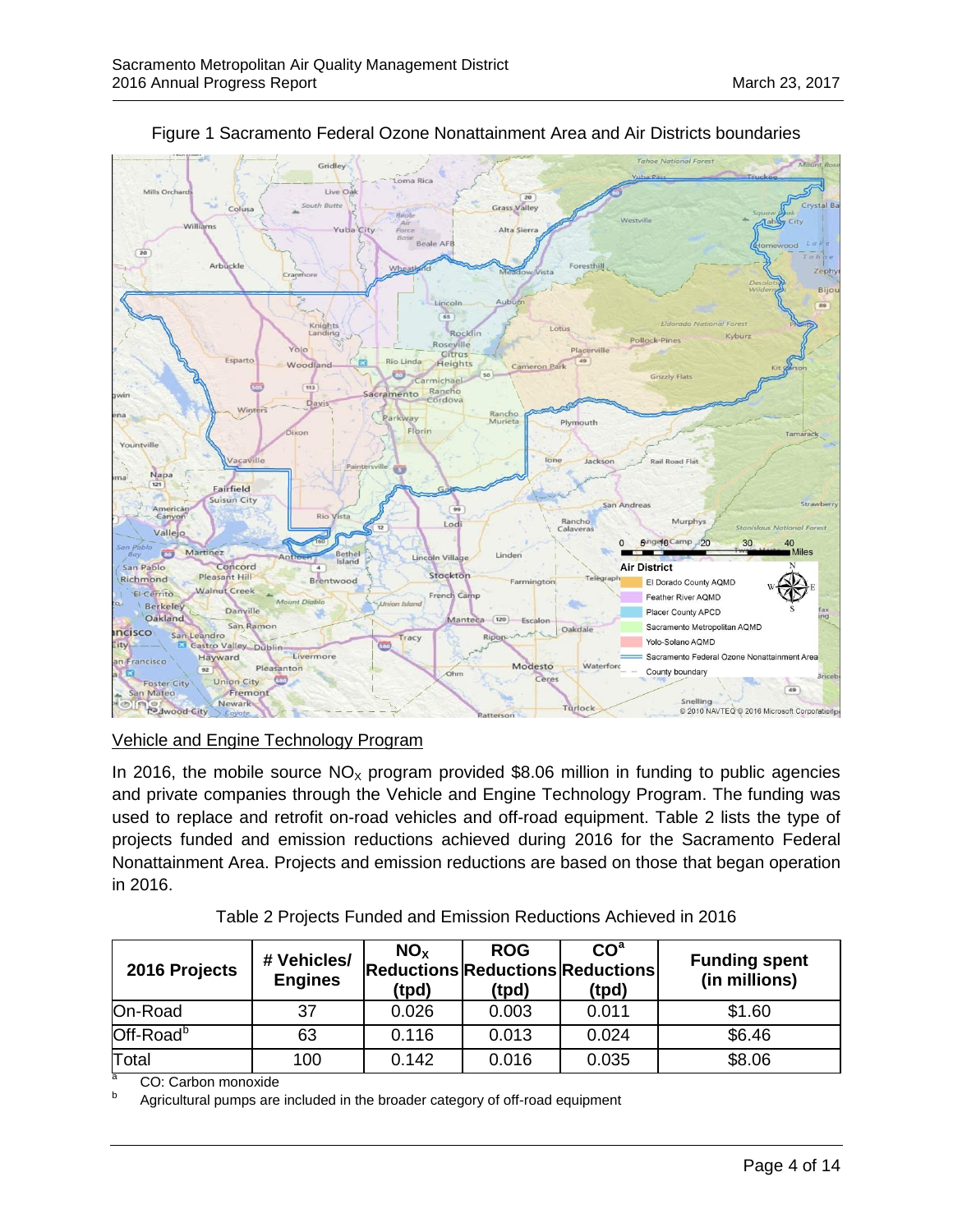Table 3 shows the sources of actual funding received and spent (liquidated) in 2016 for the Vehicle and Engine Technology Program. The funding came from various sources and additional funding will be carried forward to future years.

| Source of funds for the Vehicle and                             | Funding received | Funding spent |
|-----------------------------------------------------------------|------------------|---------------|
| Engine Technology Program                                       | (in millions)    | (in millions) |
| Moyer                                                           | \$4.29           | \$5.36        |
| SECAT (Sacramento Emergency Clean<br>Air Transportation System) | \$0.93           | \$0.93        |
| <b>DMV</b><br>(Department of Motor<br>Vehicle<br>Fund)          | \$2.40           | \$1.02        |
| EPA (Environmental Protection Agency) <sup>2</sup>              | \$0.56           | \$0.56        |
| GMERP (Goods Movement Emission<br><b>Reduction Program)</b>     | \$4.68           | \$0.19        |
| Total                                                           | \$12.86          | \$8.06        |

| Table 3 Funding Received and Spent in 2016 |  |  |
|--------------------------------------------|--|--|
|--------------------------------------------|--|--|

Note: Funding received in 2016 does not necessarily translate to existing/remaining funds to be spent in the same calendar year.

Table 4 shows the achievements of the program and the money spent in the past 5 years. There was a 30% drop in the number of vehicles/engines retrofitted or replaced in 2016 compared to 2015. Most of the uncontrolled vehicles and engines in the region have been replaced or retrofitted since the Moyer program started in 1998. As a result, fewer dirty vehicles and engines are operating in the region. The District anticipates fewer traditional diesel to diesel vehicle replacements and engine retrofits under this program in the upcoming years. However, due to upcoming Federal and State funding opportunities, we can foresee a shift and increase from diesel to alternative fuel vehicle replacements."

|      | #              | NO <sub>x</sub>   | <b>ROG</b>        | CO                | Funding       | Actual cost             |
|------|----------------|-------------------|-------------------|-------------------|---------------|-------------------------|
| Year | Vehicles/      | <b>Reductions</b> | <b>Reductions</b> | <b>Reductions</b> | Spent         | effectiveness           |
|      | <b>Engines</b> | (tpd)             | (tpd)             | (tpd)             | (in millions) | (\$ million/ton $NOx$ ) |
| 2012 | 106            | 0.25              | 0.03              | 0.07              | 8.48          | 33.92                   |
| 2013 | 231            | 0.42              | 0.05              | 0.13              | 13.77         | 32.79                   |
| 2014 | 300            | 0.32              | 0.03              | 0.11              | 11.59         | 36.59                   |
| 2015 | 142            | 0.26              | 0.03              | 0.09              | 10.66         | 41.31                   |
| 2016 | 100            | 0.14              | 0.02              | 0.04              | 8.06          | 57.57                   |

Table 4: Summary of Emission Reductions and Funding Spent

Cost effectiveness of the Vehicle and Engine Technology went up from \$41.31 million per ton of  $NO<sub>x</sub>$  in 2015 to \$57.57 million per ton of  $NO<sub>x</sub>$  in 2016. Technology improvements, more stringent emissions requirements for new engines, and inflation are the major factors for the more expensive cost effectiveness. In addition, many engine replacements are going from Tier 0, 1, or 2 (Clean) technologies to Tier 4 (Cleanest technology today). There are a very limited

<sup>2</sup> EPA grant awarded to SMAQMD to fund the conversion of diesel agricultural pumps to electric.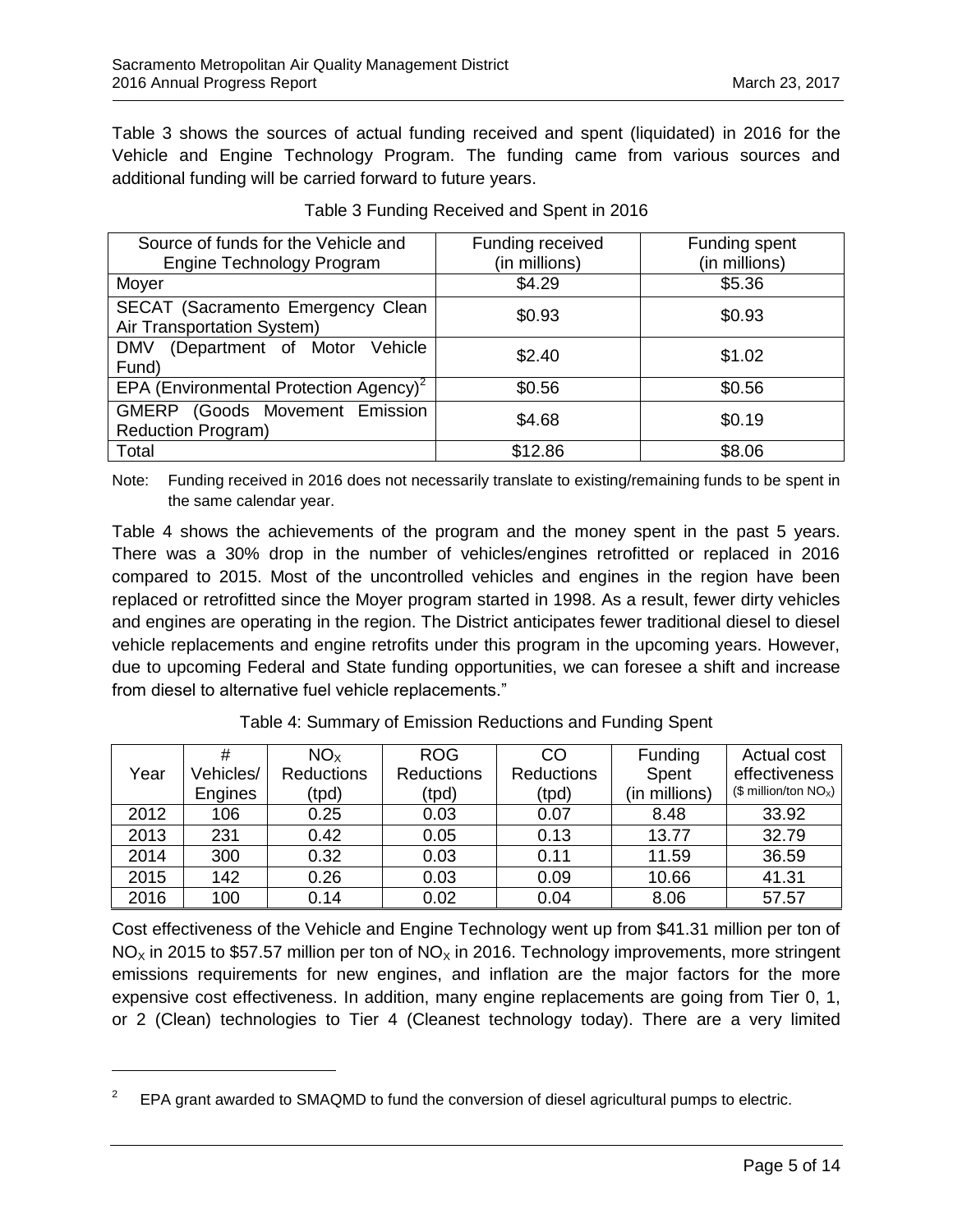number of vehicles or engines going from uncontrolled to Tier 4. Cost effectiveness is expected to increase in the future.

#### 2.3 Land Use and Transportation Programs

Land use programs are mitigation strategies that reduce emissions during construction and operational phases of land development. Transportation programs include strategies that reduce vehicle trips, the distance people drive, and provide transportation alternatives.

#### **Land Use Mitigation Strategies**

#### Construction Emissions:

The District continues its efforts to reduce  $NO<sub>x</sub>$  emissions through the implementation of construction mitigation measures applicable to land use development projects under the California Environmental Quality Act (CEQA). This CEQA Construction Mitigation Program is an on-going District initiative, and reduced 0.28 tons per day (tpd) of  $NO_x$ emissions in 2016. During 2016, the District received construction mitigation plans for 23 projects. The construction mitigation plans identify actual equipment used during construction and the total emission reduction associated with the equipment. Projects with construction mitigation plans must achieve a minimum of 20 percent  $NO<sub>x</sub>$  emission reduction from diesel construction equipment compared to a calculated statewide average emission rate.

#### Operational Emissions:

CEQA mitigation measures are also applied to the operational phase of land use development projects. Project proponents prepare an operational mitigation plan by selecting from a menu of mitigation measures approved by the District. In most cases, operational mitigation plans must achieve a minimum 15 percent reduction of ROG and  $NO<sub>x</sub>$  emissions. Generally, the operational mitigation plan is adopted as part of a CEQA document (environmental impact report or mitigated negative declaration). The lead agency is responsible for monitoring and enforcing operational mitigation plans and District staff often provides assistance and support in that effort. To help facilitate these efforts, the District prepared a *CEQA Guide to Air Quality Assessment,* which is designed to help local jurisdictions and project proponents comply with state environmental law.

In 2016, projects with operational air quality mitigation plans achieved emission benefits of 0.98 tpd of ROG and 1.23 tpd of  $NO<sub>x</sub>$ . The air district did not verify any new air quality mitigation plans written by local jurisdictions in 2016.

#### **Transportation Programs (Further Study Measures)**

The District proposed to evaluate two further study measures in the land use and transportation category for air quality benefits. These measures are: "Additional Transit: Light Rail and Bus Rapid Transit," and "Promote Bicycle and Pedestrian Programs."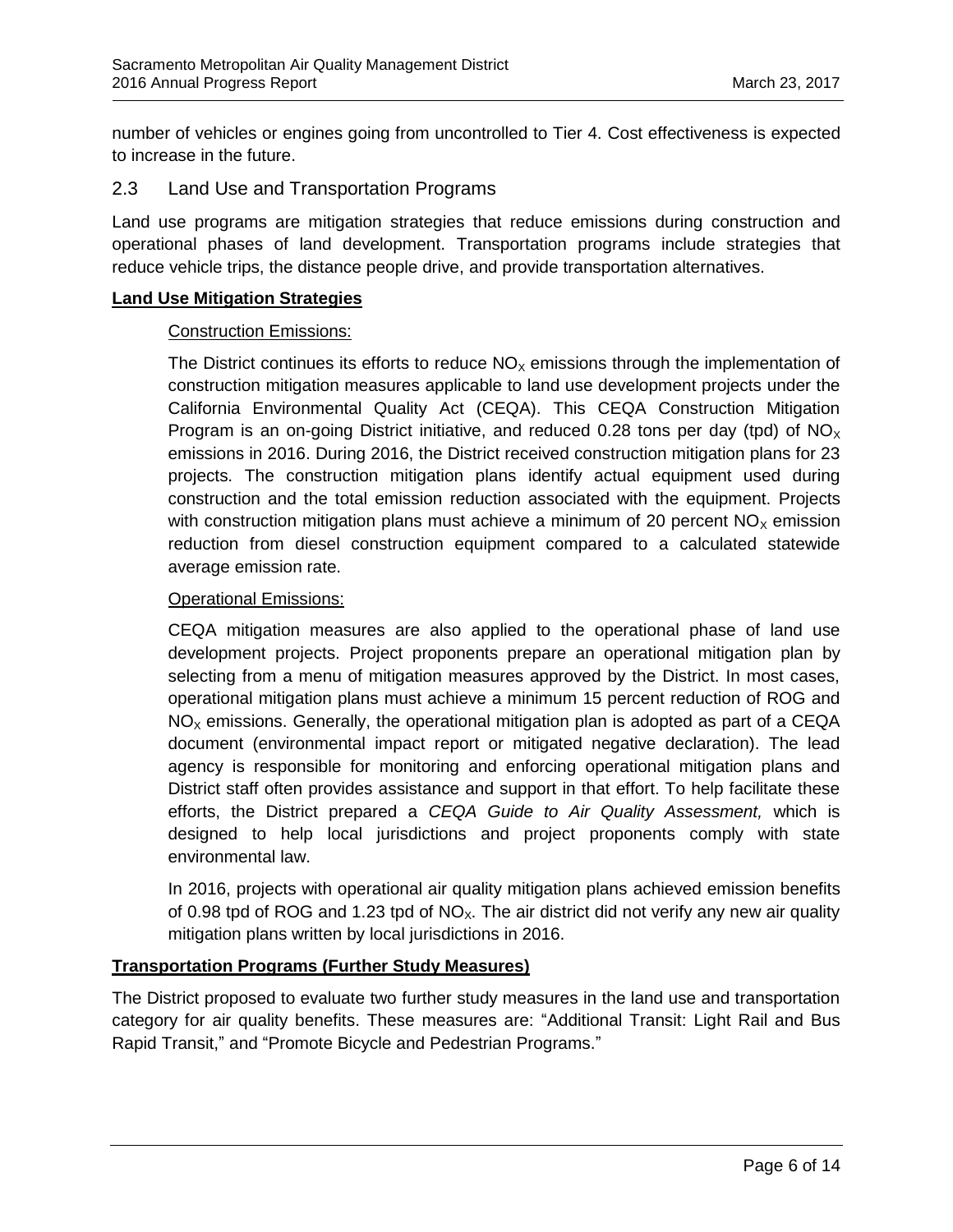#### Additional Transit: Light Rail and Bus Rapid Transit

#### Downtown Natomas Airport line

The Sacramento Regional Transit (SacRT) Downtown Natomas Airport line would connect downtown Sacramento to the Sacramento International Airport (Figure 2), and is undergoing environmental review for its extension from the Sacramento River District to the airport. The draft environmental document release and public workshop are anticipated for spring 2017. The final environmental document and preliminary engineering are expected in 2019, and construction is anticipated to begin in 2020, pending funding availability (SacRT, 2017).

Figure 2 Proposed Downtown Natomas Airport line expansion (SacRT, 2017)

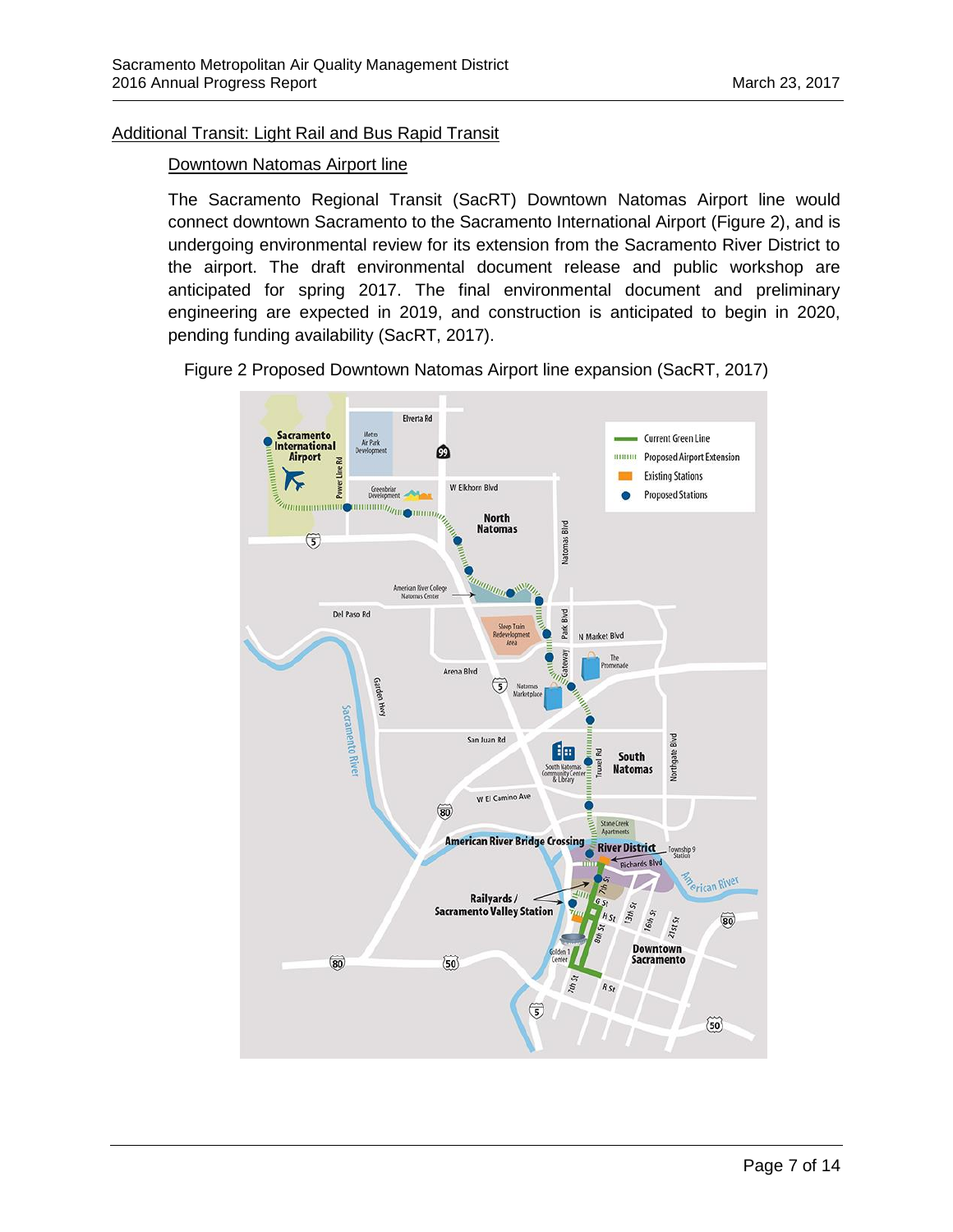#### Multi-Modal Transportation Hub

The City of Sacramento continues transforming the downtown's historic train depot into a multi-modal transportation hub as part of its efforts to develop the nearby River District. Project objectives include improving multi-modal mobility and access in downtown Sacramento and the River District, and setting the stage for future transportation center expansion, with potential for streetcars and high-speed rail. Project development is scheduled in three phases. The first phase entails realigning rail tracks and platforms to accommodate future development, and the second phase entails renovating the historic depot (Sacramento City Express, 2016). The third phase entails station master planning to develop a multi-modal regional transportation hub and mixed-use urban destination. The City issued a request for proposals for the master planning consultant services in 2016, and anticipates project completion in early 2018 (City of Sacramento, 2017).

#### Downtown/Riverfront Corridor Streetcar

Further, several Sacramento area government agencies including Sacramento RT, the Sacramento Area Council of Governments (SACOG), the Cities of Sacramento and West Sacramento, Yolo County Transportation District, and the California Department of Transportation, have partnered to undertake advanced planning, engineering, and environmental assessments for a streetcar project connecting West Sacramento and Sacramento. The project, known as the Downtown/Riverfront Corridor Streetcar, is a response to projected growth in the Sacramento region, and associated increased transit demand. It includes a 3.3-mile initial line that will extend from the West Sacramento Civic Center to midtown Sacramento (Figure 3). This initial line would connect existing shopping, dining, lodging, and entertainment destinations as well as employment centers within the cities of West Sacramento and Sacramento. In February 2016, the Federal Transit Administration issued a Finding of No Significant Impact for the project, and in August 2016, the California State Transportation Agency awarded \$30 million to advance project planning and construction (SACOG, 2017). Project planning will continue as the final budget pieces are secured, according to City officials (ABC10, 2016).



Figure 3 Proposed Downtown/Riverfront Corridor Streetcar route (City of West Sacramento, 2017)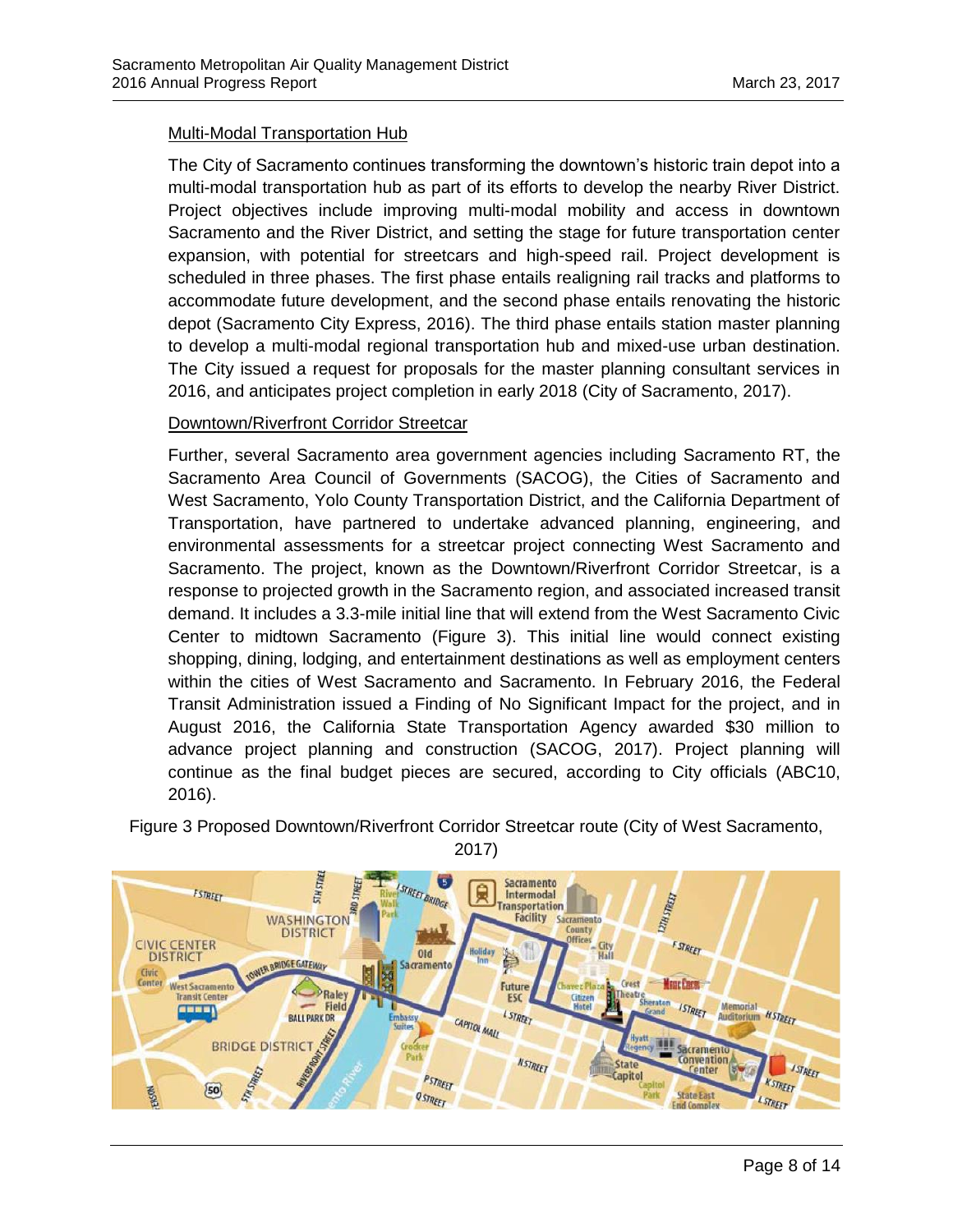#### Promote Bicycle and Pedestrian Programs

Bicycle and pedestrian programs continue to be implemented throughout the District, primarily through the implementation of Bicycle Master Plans and Pedestrian Master Plans adopted by local jurisdictions. Table 5 lists the status of bicycle and pedestrian master plans in Sacramento County. The SACOG has not updated its count of the number of miles of bicycle routes constructed in Sacramento County for 2016, as of January 31, 2017. Notably, the City of Sacramento completed a bicycle and pedestrian bridge connecting Sacramento City College and the college light-rail transit station with residential neighborhoods across the rail tracks to the east, eliminating a bicycle and pedestrian barrier between densely populated residential areas and a major transit hub (Bizjak, 2016).

| <b>Jurisdiction</b>           | <b>Bicycle Master Plan</b>                                          | Pedestrian Master Plan              |  |
|-------------------------------|---------------------------------------------------------------------|-------------------------------------|--|
| County of Sacramento          | Bikeway<br>Master Plan April                                        | Plan<br>Pedestrian<br>Master        |  |
|                               | 2011, Jan 2012 amendment                                            | November 2007                       |  |
|                               | adopted                                                             |                                     |  |
| City of Sacramento            | Bicycle Master Plan August                                          | Plan<br>Pedestrian<br>Master        |  |
|                               | 2016<br>(City of Sacramento,                                        | September 2006, "Grid 3.0"          |  |
|                               | 2016)                                                               | Plan August 2016 (City of           |  |
|                               |                                                                     | Sacramento, 2016b)                  |  |
| <b>City of Citrus Heights</b> | Master<br>Plan<br>Bikeway                                           | Pedestrian<br>Plan<br>Master        |  |
|                               | December 2015 (City of Citrus                                       | August 2016 (City of Citrus         |  |
|                               | Height, 2015)                                                       | Height, 2016)                       |  |
| City of Folsom                | Plan<br>Bikeway<br>Master                                           | Pedestrian Master Plan June         |  |
|                               | November 2007                                                       | 2014 (City of Folsom, 2014) $3$     |  |
| City of Rancho Cordova        |                                                                     | Pedestrian<br>Master<br><b>Plan</b> |  |
|                               | March<br>Bicycle Master Plan<br>2011                                | March 2011 (City of Rancho          |  |
|                               |                                                                     | Cordova, $2011$ <sup>4</sup>        |  |
| City of Elk Grove             | Bicycle and Pedestrian Master Plan July 2014                        |                                     |  |
| City of Isleton               |                                                                     |                                     |  |
| City of Galt                  | Bicycle Transportation<br>Plan                                      |                                     |  |
|                               | March 2011                                                          |                                     |  |
| <b>SACOG</b>                  | Bicycle, Pedestrian, and Trails Master Plan April 2015 <sup>5</sup> |                                     |  |
|                               | (SACOG, 2015)                                                       |                                     |  |
|                               |                                                                     |                                     |  |

Table 5 Status and Progress of Bicycle and Pedestrian Plans for Local Jurisdictions

The District continues to support implementation of the regional bike share program. "Bike share" refers to a system of bike storage stations that allow individuals to use a bicycle to complete a trip that begins or ends with another mode of transportation, typically public transit. The project is funded by federal Congestion Mitigation and Air Quality (CMAQ) funding, and the

 $\overline{a}$ 

 $^3$  This plan was not previously listed in SACOG Bicycle, Pedestrian, and Trails Master Plan of April 2015.

<sup>&</sup>lt;sup>4</sup> This plan was not included in the 2015 report because staff accidentally used incorrect SACOG list to verify updates.

<sup>&</sup>lt;sup>5</sup> Ibid.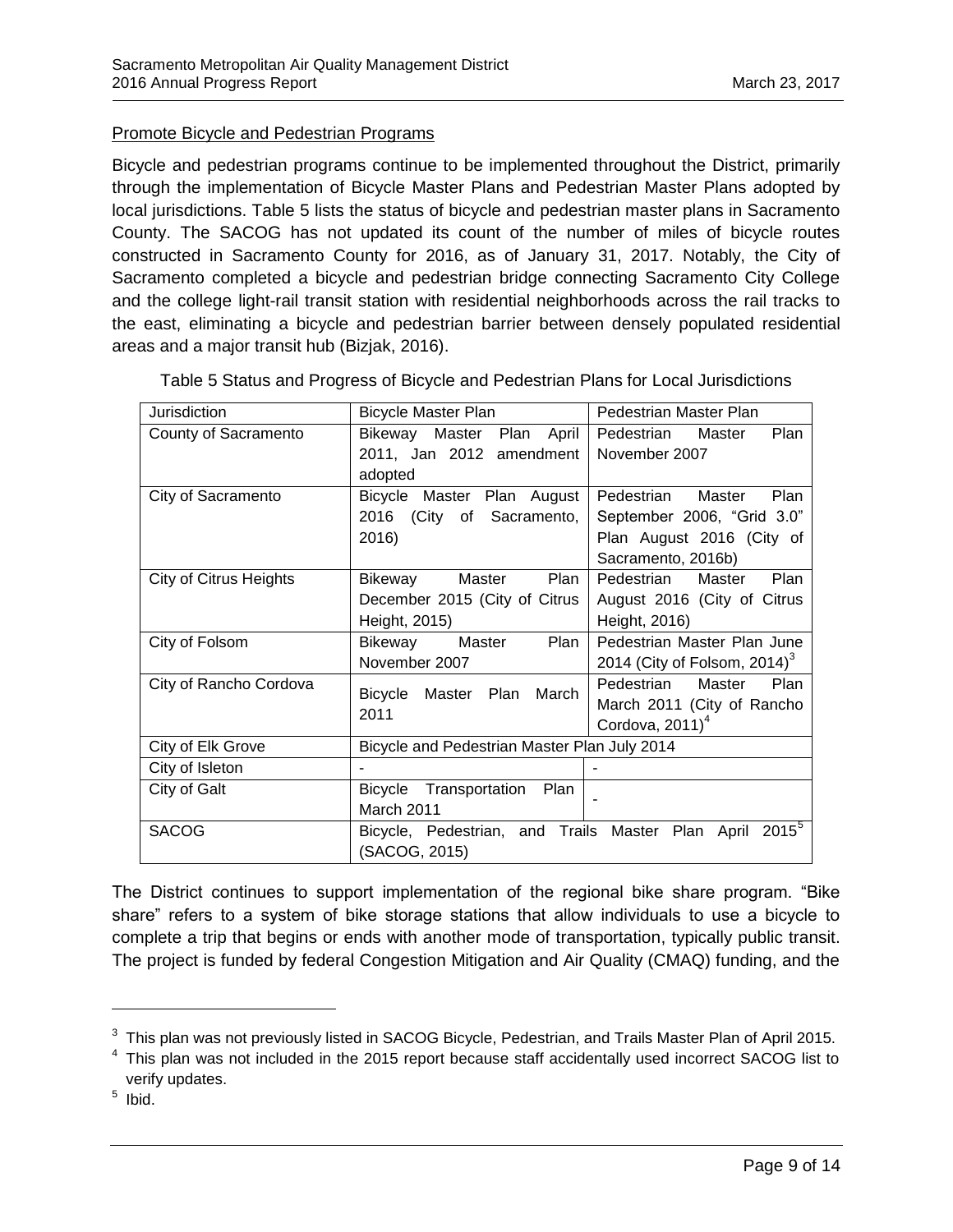District is providing local match funding. The District and SACOG staff selected a vendor in 2016 and project launch is expected in 2017.

#### 2.4 Community Education Program

The Community Education Program focuses on educating the general public about air quality issues to increase awareness and encourage residents to take action to reduce emissions. This program includes the Spare The Air program which encourages less driving or taking public transportation especially on a predicted high ozone day.

#### Spare The Air

The Spare The Air program provides residents in the Sacramento region with information and resources to protect their health during the summer smog season (May – October). The region continues its commitment to the Spare The Air program and its voluntary driving curtailment component. In the 2015 Triennial Report and Air Quality Plan Revision, the District estimated 0.04 tpd of ROG and 0.03 tpd of  $NO<sub>x</sub>$  emissions reductions on a declared Spare The Air day. These figures do not include emissions reduction from residents who reduce driving regularly during the smog season ("seasonal reducers"). In 2016, with the consideration of seasonal reducers, more than half a million (548,235) drivers or 34% of survey respondents habitually drove less in the summer to help improve air quality by reducing emissions. On average, they made 0.63 fewer trips per day, which resulted in an estimated 0.61 tons of ROG and 0.34 tons of  $NO<sub>x</sub>$  reduced per summer day in 2016 (Hanson, 2016, p.45).

For the Spare The Air program emissions reduction calculation, only those interviewed and determined to be "purposeful reducers" can be counted for in the calculation of emission reductions according to the calculation protocol approved by CARB and the United States Environmental Protection Agency. Purposeful reducers are limited to interviewees following a Spare The Air day who declared 1) they were aware it was a Spare The Air day, 2) they made fewer vehicle trips on a Spare The Air day, and 3) they did so purposefully to help reduce air pollution on a Spare The Air day. Based on the 2016 survey, three (3) interviewees out of 336 were classified as "purposeful reducers" on Spare the Air Days in Sacramento County. This translates to a 0.8% of participation rate and 31,661 trips reduced (Hanson, 2016, p.39). Table 6 shows the purposeful reducers data for the past 5 years.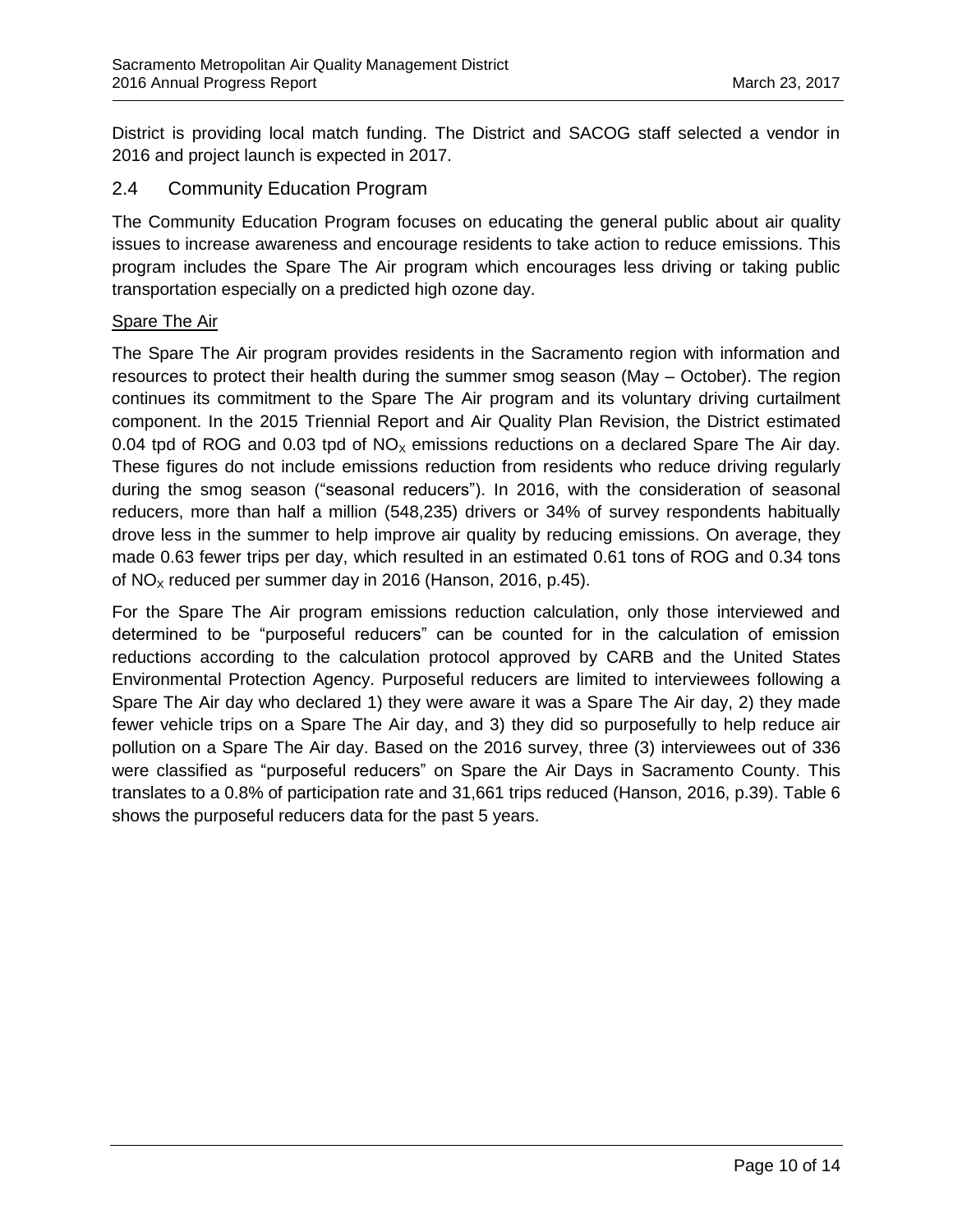|                                               | $2012^6$ | 2013  | 2014   | 2015   | 2016   |
|-----------------------------------------------|----------|-------|--------|--------|--------|
| <b>Participation Rate</b>                     | 0.0%     | 0.6%  | 0.8%   | 3.4%   | 0.8%   |
| Number of trips reduced<br>(trip per STA day) | 0        | 5,672 | 22,869 | 97,860 | 31,661 |
| $NOx$ Reduction (tons per day)                | 0.00     | 0.01  | 0.03   | 0.12   | 0.03   |
| ROG Reduction (tons per day)                  | 0.00     | 0.01  | 0.04   | 0.16   | 0.06   |

Table 6 Spare The Air Program Purposeful Reducers Statistics

During the summer smog season of 2016, seventeen (17) Spare The Air days were called. These days were June 2-4, June 30-July 2, July 15, July 26-30, August 12-13, August 18, September 18, and September 27. The actual measurements of ambient ozone concentrations show that fifteen (15) Unhealthy days and thirty-four (34) Unhealthy for Sensitive Groups days were recorded. The total number of days in 2016 for Unhealthy and Unhealthy for Sensitive Groups increased significantly compared to 2015. The increase in the number of Spare The Air days was due to the new federal ozone standard of 0.070 parts per million (ppm). The air district lowered the threshold trigger level for declaring a Spare The Air day from 0.086 ppm to 0.078 ppm for ground level ozone concentrations. Table 7 summarized the number of Spare The Air days and the numbers of days in different Air Quality Index (AQI) categories in the past five years.

| Table 7 AQI Category Count for the Sacramento Region (May 1 <sup>st</sup> through October 31 <sup>st</sup> ) |
|--------------------------------------------------------------------------------------------------------------|
| (SpareTheAir.com, 2017)                                                                                      |

| Year | Good | <b>Moderate</b> | <b>Unhealthy</b><br>for Sensitive<br><b>Groups</b> | <b>Unhealthy</b> | <b>Number of</b><br>Spare the<br><b>Air Days</b><br><b>Called</b> |
|------|------|-----------------|----------------------------------------------------|------------------|-------------------------------------------------------------------|
| 2012 | 45   | 89              | 44                                                 | 6                | 6                                                                 |
| 2013 | 45   | 116             | 19                                                 | 4                | 2                                                                 |
| 2014 | 75   | 78              | 31                                                 | 0                | 4                                                                 |
| 2015 | 86   | 81              | 16                                                 |                  | 5                                                                 |
| 2016 | 65   | 70              | 34                                                 | 15               | 17                                                                |

Note: The air district lowered the trigger level for Spare The Air day in 2016 from 0.086 ppm to 0.078 ppm for ground level ozone concentrations due to the new federal ozone standard of 0.070 ppm.

 $\overline{a}$ 

<sup>6</sup> Based on the 2012 survey, it was a surprise to have no respondent drivers who could be classified "purposeful reducers." Therefore, for the first time in the program's 18-year history, zero emission reductions can be claimed in 2012 according to the strict criteria. (SMAQMD, 2013)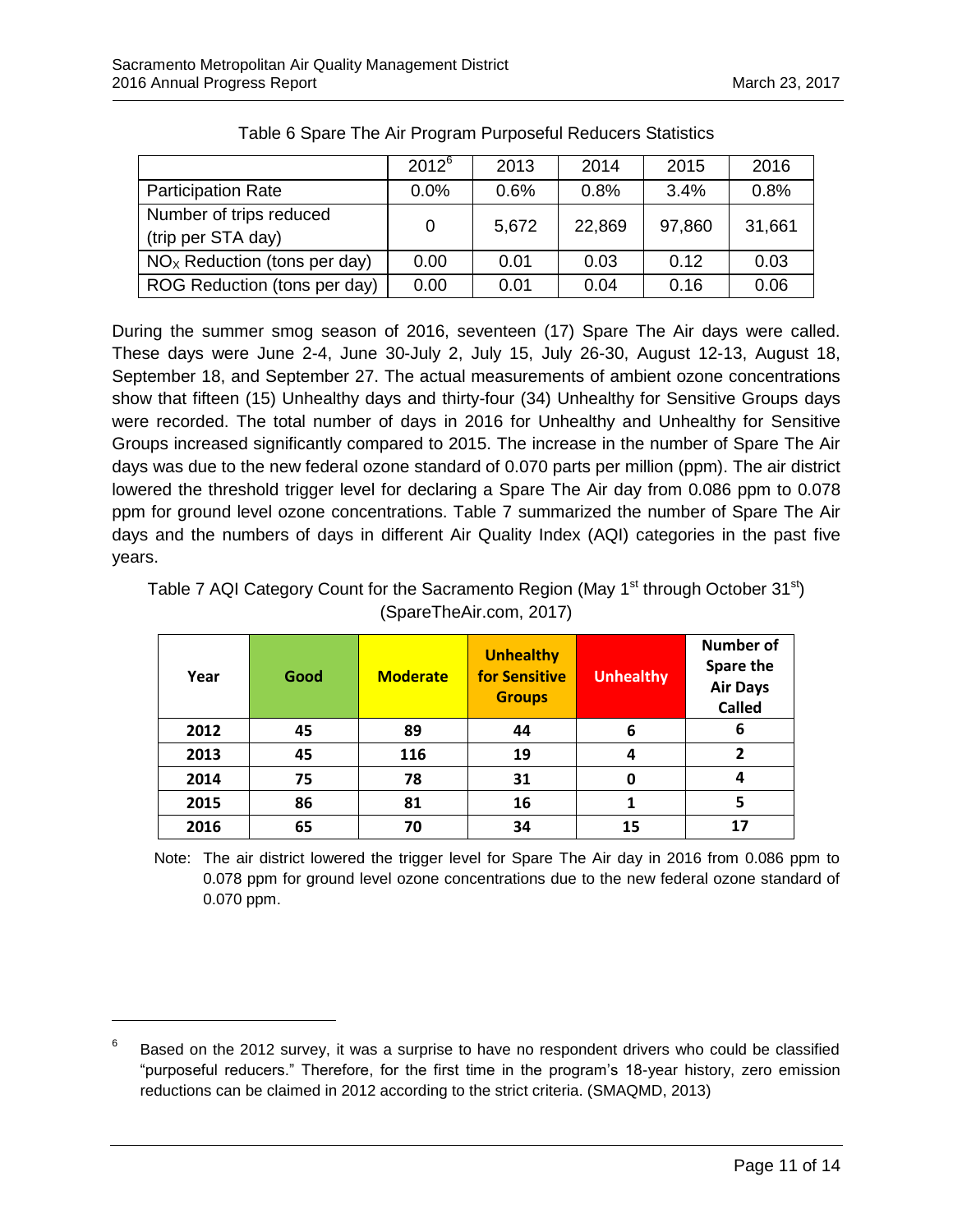## **3. Summary and Conclusions**

This report has been prepared as required by the California Clean Air Act section 40924(a). One stationary sources rule (Rule 464: Organic Chemical Manufacturing Operations) was amended in 2016. Vehicle and Engine Technology programs provided \$8.06 million in incentives and replaced 100 vehicles and engines for the Sacramento Region. The CEQA Construction Mitigation Program and CEQA Land Use Operational Mitigation Program continued to make progress in reducing precursors emissions through 2016. There were twenty three (23) construction projects that committed to achieve a minimum of 20 percent  $NO<sub>x</sub>$  emission reduction. The District did not verify any new operational mitigation plans written by local jurisdictions in 2016, but existing mitigation plans from previous years continued to achieve a minimum of 15 percent emissions reductions in  $NO<sub>x</sub>$  and ROG. The Spare The Air Program in 2016 reduced more than 31,000 trips per Spare The Air Day declared, which lowered vehicle trips and ozone precursors. In total, the District achieved a reduction of 1.68 tpd  $NO_{x}$ , 1.06 tpd ROG, and 0.04 tpd CO from the measures documented in this report. Sacramento continues to make progress towards meeting California's ozone air quality standards.

|                                                   | NO <sub>x</sub> | <b>ROG</b> | CO    |
|---------------------------------------------------|-----------------|------------|-------|
|                                                   | (tpd)           | (tpd)      | (tpd) |
| Vehicle and Engine Technology Program             | 0.14            | 0.02       | 0.04  |
| <b>Construction Emissions Mitigation Strategy</b> | 0.28            |            |       |
| <b>Operational Emissions Mitigation Strategy</b>  | 1.23            | 0.98       |       |
| Spare The Air Program                             | 0.03            | 0.06       |       |
| <b>Total</b>                                      | 1.68            | 1.06       | 0.04  |

Table 8 Summary of Emission Reductions achieved in 2016

### **4. References**

- ABC10. *"Sacramento streetcar moves forward with \$30 million state grant"* 16 August 2016. Web 26 January 2017. < [http://www.abc10.com/news/local/sacramento/sacramento](http://www.abc10.com/news/local/sacramento/sacramento-streetcar-moves-forward-thanks-to-30-million-state-grant/299779465)[streetcar-moves-forward-thanks-to-30-million-state-grant/299779465](http://www.abc10.com/news/local/sacramento/sacramento-streetcar-moves-forward-thanks-to-30-million-state-grant/299779465) >
- Bizjak, Tony. *"New \$11 million bridge links Sacramento City College, Cutis Park."* The Sacramento Bee. 24 May 2016. Web. 25 January 2017. < <http://www.sacbee.com/news/local/article79668157.html> >
- Bob Moffitt *"Sacramento Rolls Out Master Plan For Bikes, Pedestrians And Mass Transit"* Capital Public Radio. 22 August 2016. Web. 26 January 2017. < [http://www.capradio.org/articles/2016/08/22/sacramento-rolls-out-master-plan-for](http://www.capradio.org/articles/2016/08/22/sacramento-rolls-out-master-plan-for-bikes,-pedestrians-and-mass-transit)[bikes,-pedestrians-and-mass-transit](http://www.capradio.org/articles/2016/08/22/sacramento-rolls-out-master-plan-for-bikes,-pedestrians-and-mass-transit) >
- Citrus Heights (City). *"City of Citrus Heights Bikeway Master Plan"* City of Citrus Heights: Citrus Heights, CA. 10 December 2015. Web. 26 January 2017. < <http://www.citrusheights.net/DocumentCenter/View/4246> >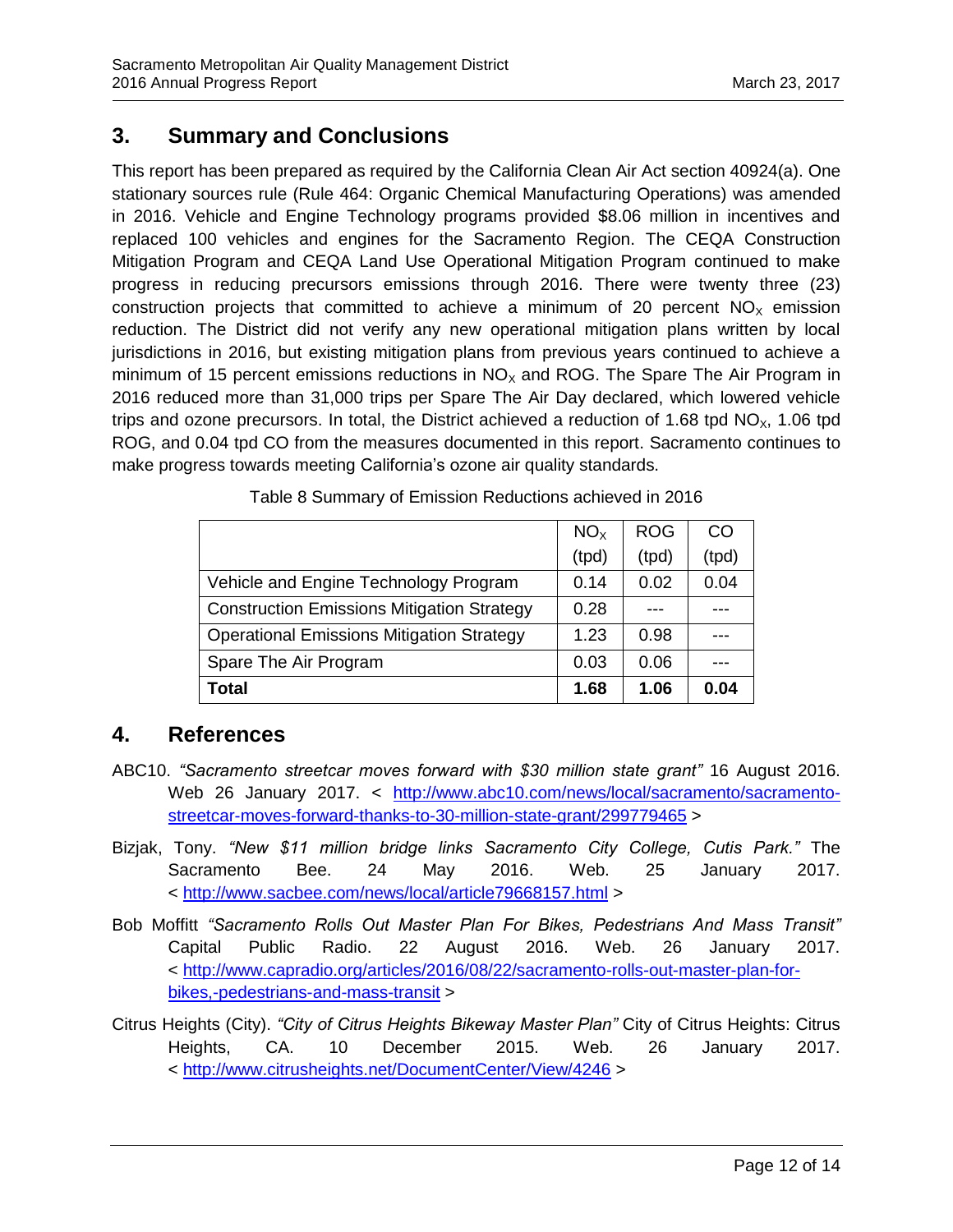- Citrus Heights (City). *"City of Citrus Heights Pedestrian Master Plan"* City of Citrus Heights: Citrus Heights, CA. May 2016. Web 26 January 2017. < <http://www.citrusheights.net/DocumentCenter/View/5909> >
- EPA (81 FR 2136) "*Proposed Rule: Revision to the California State Implementation Plan, Sacramento Metropolitan Air Quality Management District."* Federal Register, Volume 81, 15 January 2016, p2136-2140. Print.
- EPA Region IX Air Division. "*Technical Support Document for EPA's Notice of Proposed Rulemaking for the California State Implementation Plan."* November 2015.
- Folsom (City). *"Pedestrian Master Plan Draft"* City of Folsom: Folsom, CA. 9 June 2014. Web 26 January 2017. <<https://www.folsom.ca.us/civicax/filebank/blobdload.aspx?blobid=21543> >
- Hanson, Joseph. *Evaluation of the 2016 Sacramento Region Spare The Air Campaign*. Meta Research, Sacramento, CA [2016.]
- Rancho Cordova (City). "*Pedestrian Master Plan."* City of Rancho Cordova: Rancho Cordova, CA. March 2011. Web. 26 January 2017. < [http://www.cityofranchocordova.org/home/showdocument?id=9256](http://www.cityofranchocordova.org/home/showdocument?id=9256%20) >
- Sacramento (City). *"Bicycle Master Plan."* City of Sacramento: Sacramento, CA. July 2016. Web 26 January 2017. < [http://www.cityofsacramento.org/-/media/Corporate/Files/Public-](http://www.cityofsacramento.org/-/media/Corporate/Files/Public-Works/Transportation/Draft-2016-Bicycle-Master-Plan-smaller-file-2-rev.pdf?la=en)[Works/Transportation/Draft-2016-Bicycle-Master-Plan-smaller-file-2-rev.pdf?la=en](http://www.cityofsacramento.org/-/media/Corporate/Files/Public-Works/Transportation/Draft-2016-Bicycle-Master-Plan-smaller-file-2-rev.pdf?la=en) >
- Sacramento (City). *"Grid 3.0 Planning the Future of Mobility in the Sacramento Central City."* City of Sacramento: Sacramento, CA. 16 August 2016{b}. Web 26 January 2017.< [http://www.sacgrid.com/img/Grid3.0\\_FinalReport\\_080816.pdf](http://www.sacgrid.com/img/Grid3.0_FinalReport_080816.pdf) >
- Sacramento (City). *Station Master Planning. Web 26 January 2017.*  < [http://www.cityofsacramento.org/Public-Works/Sacramento-Valley-](http://www.cityofsacramento.org/Public-Works/Sacramento-Valley-Station/Projects/Phase-3/Station-Master-Planning)[Station/Projects/Phase-3/Station-Master-Planning](http://www.cityofsacramento.org/Public-Works/Sacramento-Valley-Station/Projects/Phase-3/Station-Master-Planning) >
- Sacramento City Express. *"City Seeks Mixed-Use Tenants at Historical Sacramento Valley Station.* Sacramento City Express. 1 August 2016. Web 26 January 2017. < [https://sacramentocityexpress.com/2016/08/01/city-seeks-mixed-use-tenants-at](https://sacramentocityexpress.com/2016/08/01/city-seeks-mixed-use-tenants-at-historic-sacramento-valley-station/)[historic-sacramento-valley-station/](https://sacramentocityexpress.com/2016/08/01/city-seeks-mixed-use-tenants-at-historic-sacramento-valley-station/) >
- SACOG. "*Streetcar awarded \$30 million in funds from CA State Transportation Agency".* Sacramento Area Council of Governments: Sacramento, CA. Web. 26 January 2017. < [http://www.sacog.org/post/streetcar-awarded-30-million-funds-ca-state-transportation](http://www.sacog.org/post/streetcar-awarded-30-million-funds-ca-state-transportation-agency)[agency](http://www.sacog.org/post/streetcar-awarded-30-million-funds-ca-state-transportation-agency) >
- SACOG. *"Regional Bicycle, Pedestrian, and Trails Master Plan".* Sacramento Area Council of Governments: Sacramento, CA. 16 April 2015. Web. 26 January 2017. < [http://www.sacog.org/sites/main/files/file](http://www.sacog.org/sites/main/files/file-attachments/bicycle_pedestrian_trails_master_plan_2015.pdf)[attachments/bicycle\\_pedestrian\\_trails\\_master\\_plan\\_2015.pdf](http://www.sacog.org/sites/main/files/file-attachments/bicycle_pedestrian_trails_master_plan_2015.pdf) >
- SacRT. *"Green Line to the Airport"* Sacramento Regional Transit. Web. 25 January 2017. < [http://www.greenline2airport.com](http://www.greenline2airport.com/) >